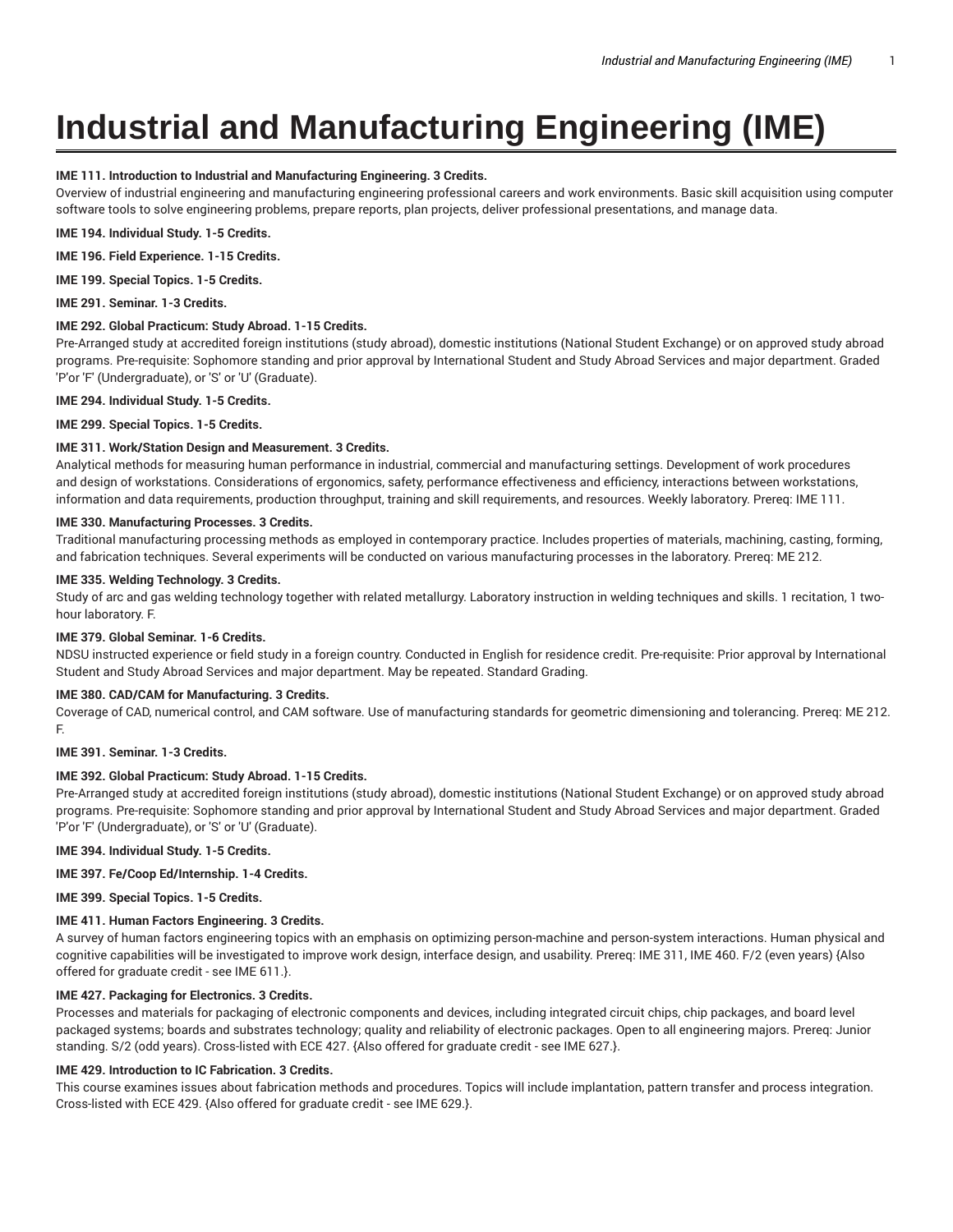# **IME 430. Process Engineering. 3 Credits.**

Comprehensive analysis of selected manufacturing processes; development of process flow maps, schematic and mathematical modeling of process dynamics, and evaluation of processing alternatives. Design of effective and efficient processes for selected industrial products. Seminar/case study format. Prereq: IME 330. F {Also offered for graduate credit - see IME 630.}.

# **IME 431. Production Engineering. 3 Credits.**

Design of a production system for selected manufactured products, development of production system flow maps and linked process dynamic models, evaluation of throughput and identification of constraints. Evaluation of alternative solutions for production constraints. Undergraduate: design of fixtures, dies and tooling for economical production. Graduate: In-depth analysis of contemporary production systems for selected manufactured products; development of production systems issues. Seminar/case study format. Prereq: IME 330. Recommended: IME 430/630. S {Also offered for graduate credit - see IME 631.}.

# **IME 432. Composite Materials Manufacturing. 3 Credits.**

Processes for manufacturing products from fiber-reinforced composite materials. Analysis of tooling, process variables and quality management during processing. Design of processes for manufacture of selected composite parts. Weekly laboratory. Prereq: IME 330, ME 331. S.

# **IME 433. Additive Manufacturing. 3 Credits.**

A synchronized approach considering functional design, analysis and manufacturing that support seamless integration of geometry with performance. The course will address additive manufacturing principles; scope of additive manufacturing; bio-manufacturing. Prereq: IME 330. {Also offered for graduate credit - see IME 633.}.

# **IME 435. Plastics and Injection Molding Manufacturing. 3 Credits.**

Product and process engineering for manufacturers of plastic products; material evaluation and selection, mold design, process design, quality evalutaion of manufactured plastic parts. Prereq: MATH 166. Cross-listed with ME 435. {Also offered for graduate credit - see IME 635.}.

# **IME 437. Methods for Precision Manufacturing. 3 Credits.**

Fundamental principles and applications of methods of precision micro- and nano-scale manufacturing of discrete parts and assembled products made of metalllic and non-metallic engineering materials. Prereq: IME 430 and ME 331. {Also offered for graduate credit - see IME 637.}.

#### **IME 440. Engineering Economy. 2-4 Credits.**

Capital investment decision foundation within the rules of general and project accounting. Analysis of benefits and returns against cost for engineering installation, operation, life cycle, and buy-rent-lease decisions. Prereq: Junior standing or IME major. {Also offered for graduate credit - see IME 640.}.

# **IME 450. Systems Engineering and Management. 3 Credits.**

Integration of technical disciplines through the stages of systems life cycle: needs and requirements determination, operating and support concepts, design and prototyping, test and evaluation, facilitation, manuals, training, and supportability. Prereq: Junior standing. F {Also offered for graduate credit - see IME 650.}.

# **IME 451. Logistics Engineering and Management. 3 Credits.**

This course emphasizes integrated logistics management methods to improve the effectiveness and efficiency of material flow, information flow and cash flow for the entire supply chains. Prereq: IME 470. Coreq: IME 450. F/2 (odd years) {Also offered for graduate credit - see IME 651.}.

# **IME 452. Integrated Industrial Information Systems. 3 Credits.**

Integration of technical, business, and operational information for status, progress, and decision making in product development, manufacturing, and logistical support of product and customers. Prereq: IME 450. S {Also offered for graduate credit - see IME 652.}.

# **IME 453. Hospital Management Engineering. 3 Credits.**

Survey of management engineering roles in the delivery of health care. Review of functional relationships present in health care delivery systems. Application of industrial engineering tools to solve health care delivery problems focused on cost reduction, process redesign, facility design, quality improvement, and systems integration. Prereq: Core IME courses. S/2 (even years) {Also offered for graduate credit - see IME 653.}.

# **IME 455. Management of People Systems. 2 Credits.**

Study of traditional management functions (planning, organizing, influencing, and controlling) in the context of engineering and management system interactions. Emphasis on communication skills, teaming, job design, leadership, facilitation, and improving employee productivity. Prereq: Junior standing. F {Also offered for graduate credit - see IME 655.}.

#### **IME 456. Program and Project Management. 3 Credits.**

Integrated approaches to managing engineering, technology and business projects, addressing the project management lifecycle including initiating, planning, executing, controlling and closing. Additional topics include program management, portfolio management, and applying principles in a business environment. Prereq: Junior standing. S {Also offered for graduate credit - see IME 656.}.

# **IME 460. Evaluation of Engineering Data. 3 Credits.**

Design of engineering experiments and evaluations, curve fitting, regression, hypothesis testing, ANOVA, Taguchi methods in engineering design. Coreq: MATH 166. F, S {Also offered for graduate credit - see IME 660.}.

## **IME 461. Quality Assurance and Control. 3-4 Credits.**

Proactive and reactive quality assurance and control techniques; emphasis on quality planning, statistical process control, acceptance sampling, and total quality management. Issues in reliability and maintainability engineering. Prereq: IME 460. S {Also offered for graduate credit - see IME 661.}.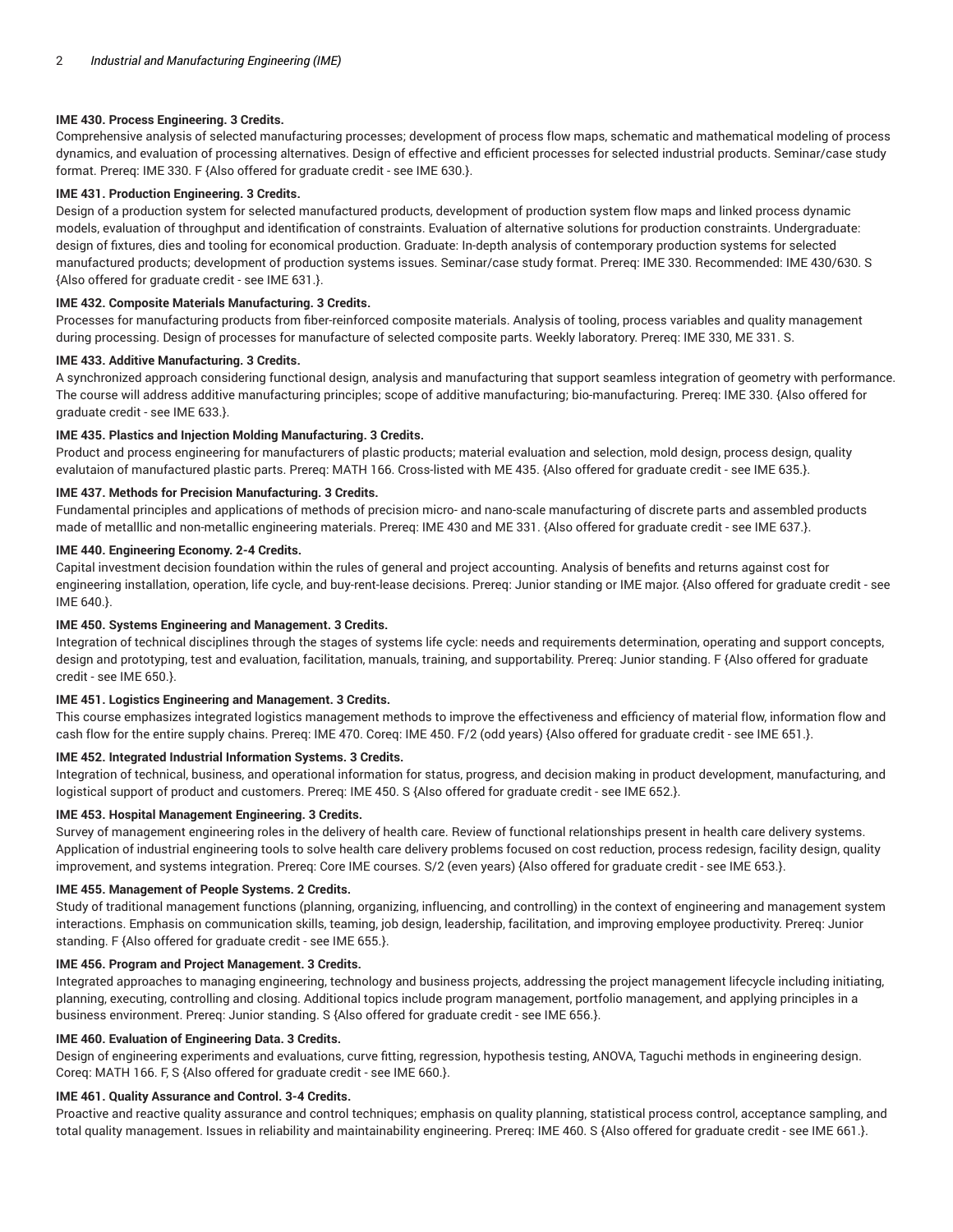# **IME 462. Total Quality In Industrial Management. 3 Credits.**

The meaning and means for achieving 'total quality' in all dimensions of industrial activities and organizations. Topics include continuous improvement, statistical process control, leadership, and training. F/2 (even years) {Also offered for graduate credit - see IME 662.}.

# **IME 463. Reliability Engineering. 3 Credits.**

Study and application of statistical models and methods for defining, measuring and evaluating reliability of products, processes and services: life distributions, reliability functions, reliability configurations, reliability estimation, parametric reliability models, accelerate life testing, reliability improvement. Prereq: IME 460. S/2 (odd years) {Also offered for graduate credit - see IME 663.}.

## **IME 464. Reliability Analysis. 3 Credits.**

System modeling and analysis, designing for reliability, reliability testing, reliability in manufacturing, and reliability management, fault tree analysis, RBD, and cut sets are covered along with sneak circuits, time-on-test plots and acceptance testing. Prereq: IME 460 and IME 463. {Also available for graduate credit - See IME 664.}.

# **IME 470. Operations Research I. 3 Credits.**

Techniques to optimize and analyze industrial operations. Use of linear programming, transportation models, networks, integer programming, goal programming, dynamic programming, and non-linear programming. Prereq: MATH 129. Co-req: IME 460. S {Also offered for graduate credit - see IME 670.}.

# **IME 472. Simulation of Business and Industrial Systems. 3 Credits.**

Development of the fundamentals and techniques of simulating business and industrial systems. Monte-Carlo techniques and computer usage. Prereq: IME 460, high-level computer language. S {Also offered for graduate credit - see IME 672.}.

# **IME 480. Production and Inventory Control. 3 Credits.**

Planning and controlling of industrial production and inventory: demand forecasting, master scheduling, materials requirements planning, job scheduling, assembly line balancing, and just-in-time production. Prereq: IME 460. F {Also offered for graduate credit - see IME 680.}.

# **IME 482. Automated Manufacturing Systems. 3 Credits.**

Design of integrated production systems including flexible, programmed automatic control for fabrication, assembly, packaging, movement, and storage. Numerical control, flexible manufacturing systems, and computer integrated manufacturing. 2 recitations, 1 three-hour laboratory. Prereq: IME 311, IME 330, PHYS 252. F {Also offered for graduate credit - see IME 682.}.

# **IME 485. Industrial and Manufacturing Facility Design. 3 Credits.**

Capstone integration of analysis and design tools to convert product design into production plans and plants. Prereq: Senior standing. S {Also offered for graduate credit - see IME 685.}.

# **IME 489. Industrial and Manufacturing Engineering Capstone. 3 Credits.**

Capstone experience. Student projects in design, analysis, and experimental investigation related to industrial and manufacturing engineering. Prereq: IME 482 and senior standing with less than 36 hours of required class work to graduate.

#### **IME 491. Seminar. 1-5 Credits.**

#### **IME 492. Global Practicum: Study Abroad. 1-15 Credits.**

Pre-Arranged study at accredited foreign institutions (study abroad), domestic institutions (National Student Exchange) or on approved study abroad programs. Pre-requisite: Sophomore standing and prior approval by International Student and Study Abroad Services and major department. Graded 'P'or 'F' (Undergraduate), or 'S' or 'U' (Graduate).

#### **IME 493. Undergraduate Research. 1-5 Credits.**

Student research, scholarly project or creative investigation completed under the guidance of a faculty mentor. Directed independent project, collaborative work or ongoing participation in faculty research should culminate in a presentation, article or scholarly project.

**IME 494. Individual Study. 1-5 Credits.**

#### **IME 496. Field Experience. 1-15 Credits.**

**IME 499. Special Topics. 1-5 Credits.**

# **IME 611. Human Factors Engineering. 3 Credits.**

A survey of human factors engineering topics with an emphasis on optimizing person-machine and person-system interactions. Human physical and cognitive capabilities will be investigated to improve work design, interface design, and usability. F/2 (even years) {Also offered for undergraduate credit - see IME 411.}.

# **IME 627. Packaging for Electronics. 3 Credits.**

Processes and materials for packaging of electronic components and devices, including integrated circuit chips, chip packages, and board level packaged systems; boards and substrates technology; quality and reliability of electronic packages. Open to all engineering majors. S/2 (odd years). Cross-listed with ECE 627. {Also offered for undergraduate credit - see IME 427.}.

## **IME 629. Introduction to IC Fabrication. 3 Credits.**

This course examines issues about fabrication methods and procedures. Topics will include implantation, pattern transfer and process integration. Cross-listed with ECE 629. {Also offered for undergraduate credit - see IME 429.}.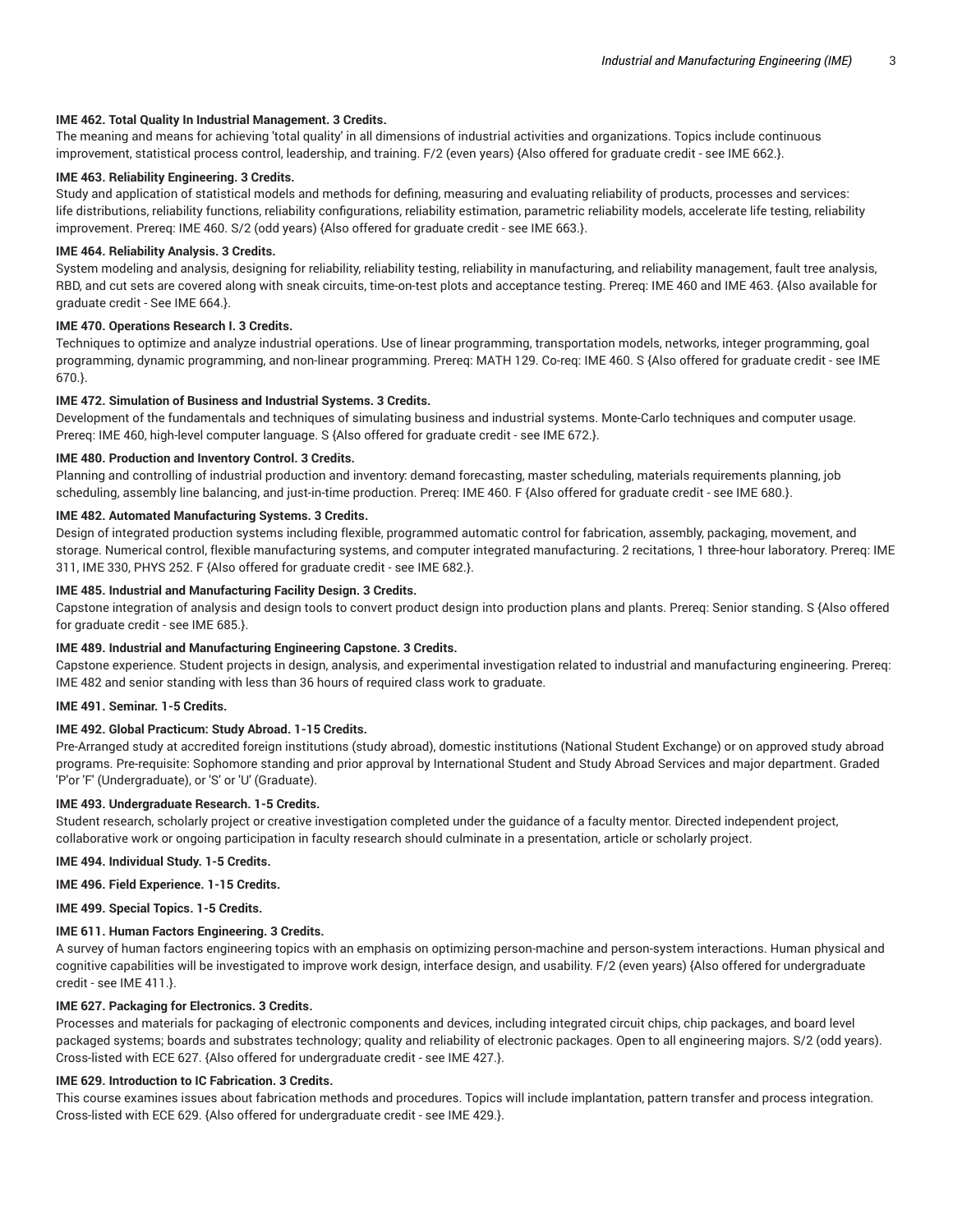# **IME 630. Process Engineering. 3 Credits.**

Comprehensive analysis of selected manufacturing processes; development of process flow maps, schematic and mathematical modeling of process dynamics, and evaluation of processing alternatives. Design of effective and efficient processes for selected industrial products. Seminar/case study format. F {Also offered for undergraduate credit - see IME 430.}.

# **IME 631. Production Engineering. 3 Credits.**

Design of a production system for selected manufactured products, development of production system flow maps and linked process dynamic models, evaluation of throughput and identification of constraints. Evaluation of alternative solutions for production constraints. Undergraduate: design of fixtures, dies and tooling for economical production. Graduate: In-depth analysis of contemporary production systems for selected manufactured products; development of production systems issues. Seminar/case study format. Recommended: IME 630. S {Also offered for undergraduate credit - see IME 431.}.

# **IME 633. Additive Manufacturing. 3 Credits.**

A synchronized approach considering functional design, analysis and manufacturing that support seamless integration of geometry with performance. The course will address additive manufacturing principles; scope of additive manufacturing; bio-manufacturing. {Also offered for undergraduate credit - see IME 433.}.

#### **IME 635. Plastics and Injection Molding Manufacturing. 3 Credits.**

Product and process engineering for manufacturers of plastic products; material evaluation and selection, mold design, process design, quality evalutaion of manufactured plastic parts. Cross-listed with ME 635. {Also offered for undergraduate credit - see IME 435.}.

# **IME 637. Methods for Precision Manufacturing. 3 Credits.**

Fundamental principles and applications of methods of precision micro- and nano-scale manufacturing of discrete parts and assembled products made of metalllic and non-metallic engineering materials. {Also offered for undergraduate credit - see IME 437.}.

# **IME 640. Engineering Economy. 2-4 Credits.**

Capital investment decision foundation within the rules of general and project accounting. Analysis of benefits and returns against cost for engineering installation, operation, life cycle, and buy-rent-lease decisions. Prereq: Junior standing or IME major. {Also offered for undergraduate credit - see IME 440.}.

# **IME 650. Systems Engineering and Management. 3 Credits.**

Integration of technical disciplines through the stages of systems life cycle: needs and requirements determination, operating and support concepts, design and prototyping, test and evaluation, facilitation, manuals, training, and supportability. F {Also offered for undergraduate credit - see IME 450.}.

#### **IME 651. Logistics Engineering and Management. 3 Credits.**

This course emphasizes integrated logistics management methods to improve the effectiveness and efficiency of material flow, information flow and cash flow for the entire supply chains. F/2 (odd years) {Also offered for undergraduate credit - see IME 451.}.

# **IME 652. Integrated Industrial Information Systems. 3 Credits.**

Integration of technical, business, and operational information for status, progress, and decision making in product development, manufacturing, and logistical support of product and customers. S {Also offered for undergraduate credit - see IME 452.}.

# **IME 653. Hospital Management Engineering. 3 Credits.**

Survey of management engineering roles in the delivery of health care. Review of functional relationships present in health care delivery systems. Application of industrial engineering tools to solve health care delivery problems focused on cost reduction, process redesign, facility design, quality improvement, and systems integration. Prereq: Core IME courses. S/2 (even years) {Also offered for undergraduate credit - see IME 453.}.

# **IME 655. Management Of People Systems. 2 Credits.**

Study of traditional management functions (planning, organizing, influencing, and controlling) in the context of engineering and management system interactions. Emphasis on communication skills, teaming, job design, leadership, facilitation, and improving employee productivity. Prereq: Junior standing. F {Also offered for undergraduate credit - seeIME 455.}.

#### **IME 656. Program and Project Management. 3 Credits.**

Integrated approaches to managing engineering, technology and business projects, addressing the project management lifecycle including initiating, planning, executing, controlling and closing. Additional topics include program management, portfolio management, and applying principles in a business environment. S {Also offered for undergraduate credit - see IME 456.}.

#### **IME 660. Evaluation of Engineering Data. 3 Credits.**

Design of engineering experiments and evaluations, curve fitting, regression, hypothesis testing, ANOVA, Taguchi methods in engineering design. F, S {Also offered for undergraduate credit - see IME 460.}.

#### **IME 661. Quality Assurance and Control. 3-4 Credits.**

Proactive and reactive quality assurance and control techniques; emphasis on quality planning, statistical process control, acceptance sampling, and total quality management. Issues in reliability and maintainability engineering. Prereq: IME 660. S {Also offered for undergraduate credit - see IME 461.}.

# **IME 662. Total Quality In Industrial Management. 3 Credits.**

The meaning and means for achieving 'total quality' in all dimensions of industrial activities and organizations. Topics include continuous improvement, statistical process control, leadership, and training. F/2 (even years) {Also offered for undergraduate credit - see IME 462 .}.